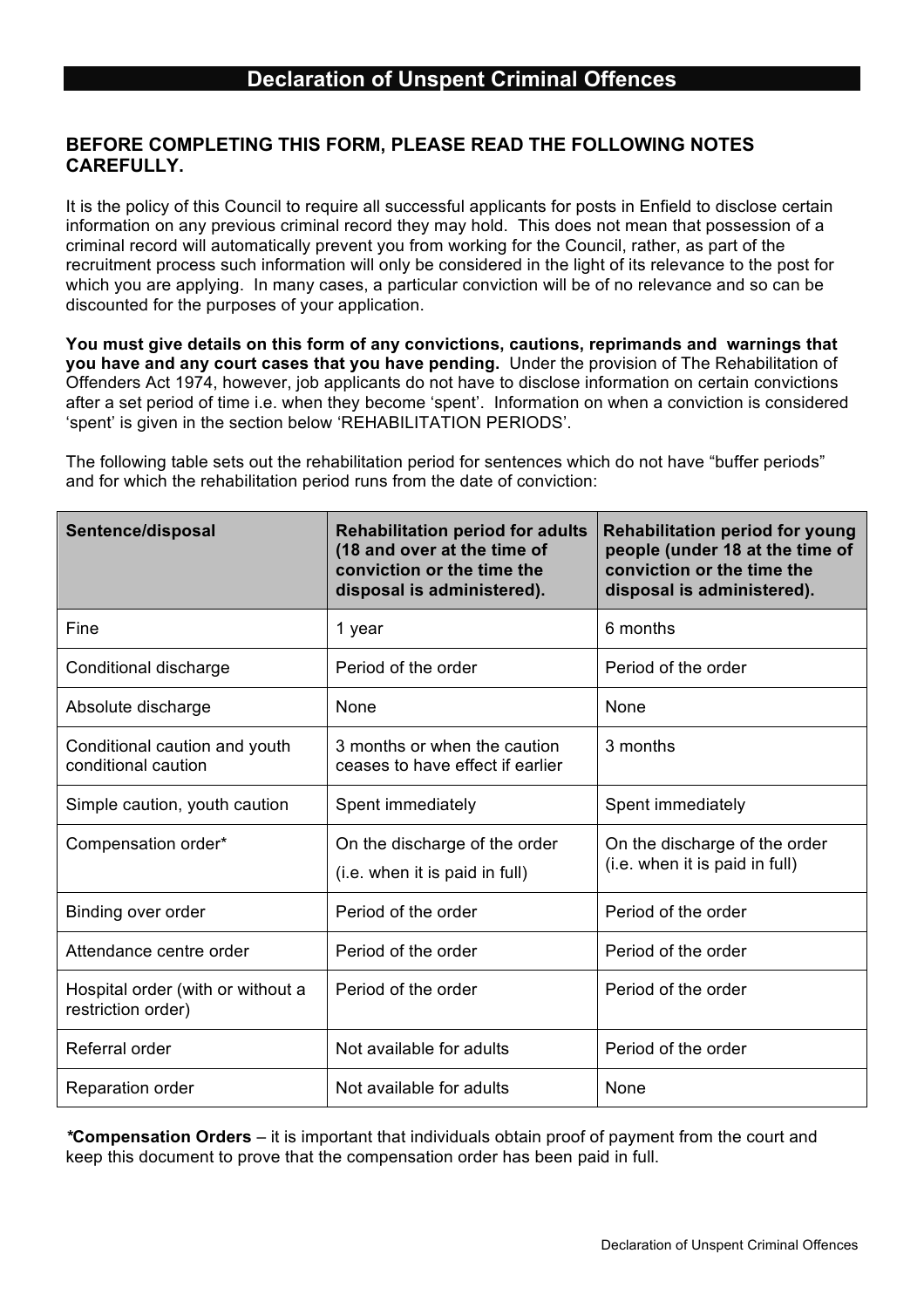The rehabilitation periods for sentences with additional "buffer periods" which run from the end date of the sentence are shown in the table below:

| Sentence/disposal                                                                                              | <b>Buffer period for adults</b><br>(18 and over at the time of<br>conviction or the time the<br>disposal is administered).<br>This applies from the end date<br>of the sentence (including the<br>licence period). | Buffer period for young people<br>(under 18 at the time of<br>conviction or the time the<br>disposal is administered).<br>This applies from the end date<br>of the sentence (including the<br>licence period). |
|----------------------------------------------------------------------------------------------------------------|--------------------------------------------------------------------------------------------------------------------------------------------------------------------------------------------------------------------|----------------------------------------------------------------------------------------------------------------------------------------------------------------------------------------------------------------|
| Custodial sentence* of over 4<br>years, or a public protection<br>sentence                                     | Never spent                                                                                                                                                                                                        | Never spent                                                                                                                                                                                                    |
| Custodial sentence of over 30<br>months (2 $\frac{1}{2}$ years) and up to<br>and including 48 months (4 years) | 7 years                                                                                                                                                                                                            | $3\frac{1}{2}$ years                                                                                                                                                                                           |
| Custodial sentence of over 6<br>months and up to and including<br>30 months $(2 \frac{1}{2} \text{ years})$    | 4 years                                                                                                                                                                                                            | 2 years                                                                                                                                                                                                        |
| Custodial sentence of 6 months<br>or less                                                                      | 2 years                                                                                                                                                                                                            | 18 months                                                                                                                                                                                                      |
| Community order or youth<br>rehabilitation order**                                                             | 1 year                                                                                                                                                                                                             | 6 months                                                                                                                                                                                                       |

\*Custodial sentence includes a sentence of imprisonment (both an immediate custodial sentence and a suspended sentence), a sentence of detention in a young offender institution, a sentence of detention under section 91 of the Powers of Criminal Courts (Sentencing) Act 2000, a detention and training order, a sentence of youth custody, a sentence of corrective training and a sentence of Borstal training.

\*\*In relation to any community or youth rehabilitation order which has no specified end date, the rehabilitation period is 2 years from the date of conviction.

## **DECLARATION OF CRIMINAL OFFENCES**

Using the above guidelines, please list all your unspent **convictions, cautions, reprimands and warnings**. Do not forget to include any pending convictions and indicate that they are pending in column 2.

**If you have no convictions, cautions, reprimands or warnings please write 'none' and sign the form. If you have any queries about the completion of the form, please contact the telephone number given in the covering letter.**

| Nature of Offence(s) (1) | <b>Name of Court and</b><br>Date of Conviction (2) | Sentence(s)(3) |
|--------------------------|----------------------------------------------------|----------------|
|                          |                                                    |                |
|                          |                                                    |                |
|                          |                                                    |                |
|                          |                                                    |                |
|                          |                                                    |                |